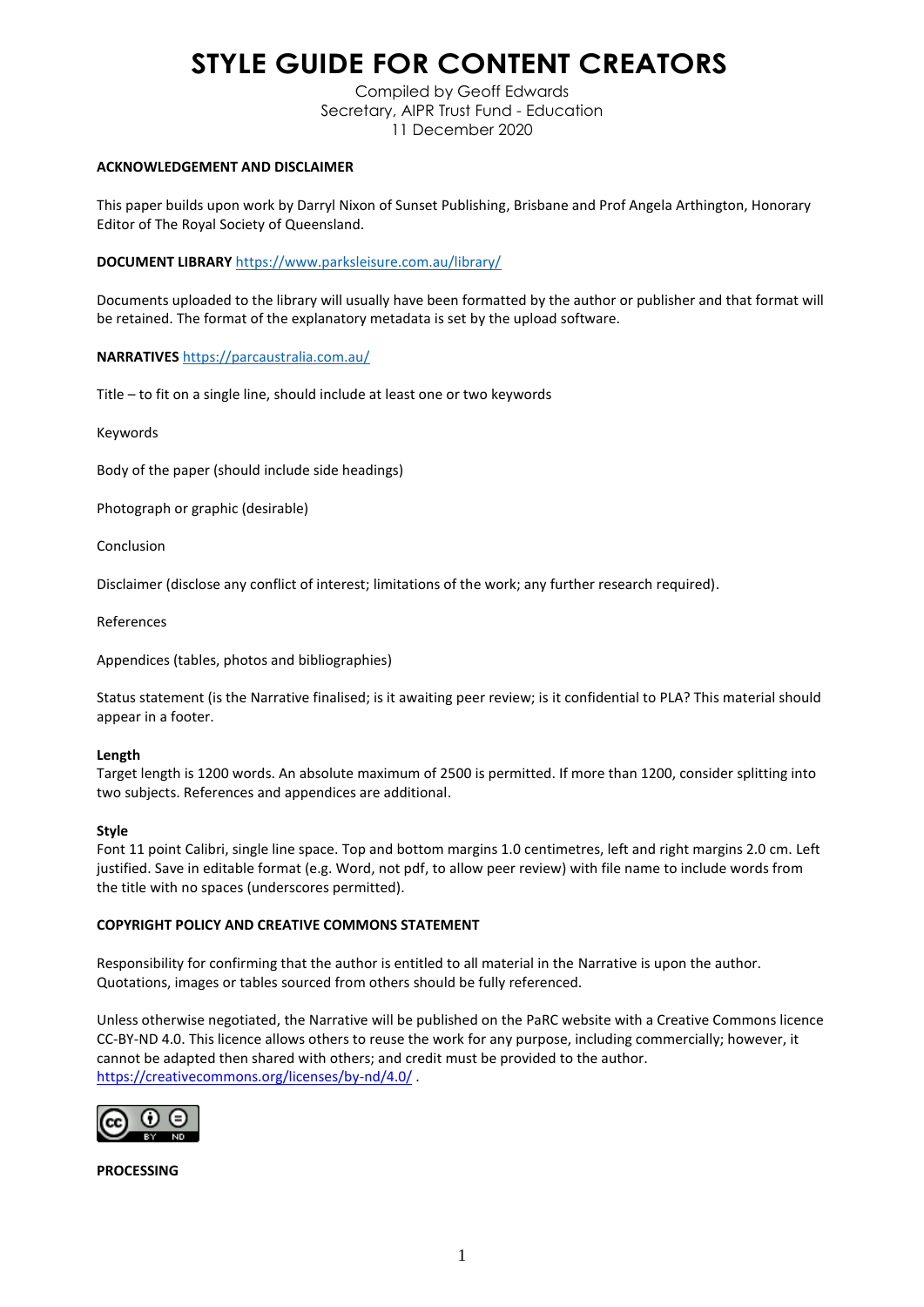Once a Narrative has been finalised in draft by the author, it can be sent to a Moderator or the Project Network Coordinator who will arrange single-blind peer review by two knowledgeable referees. Once peer-reviewed, a note to that effect will be added to the Narrative.

# **STYLE**

## **Subheadings**

## Level 1:

**Left Align, Bold, with Initial Capitals for Principal Words**

Paragraph text underneath . . .

Level 2:

*Left Align, Bold Italic, with Initial Capitals for Principal Words* Paragraph text underneath . . .

Level 3:

**Bold with only first word and proper nouns capitalised.** Paragraph text runs on . . .

Level 4:

*Bold italic with only first word and proper nouns capitalised*. Paragraph text runs on . . .

# **Body Text**

Paragraphs should be separated by one line with no indentation.

# **Use of Italics**

Italics should be used for genera and species, names of journals, books, newspapers and websites, pro-numerals (e.g. *n* = 35), and Latin words/terms (e.g. *senso stricto*, *ad infinitum*, *per se*). *Note*: "et al." should be roman, not italic.

# **Numbers**

Numbers below 10 should be spelt out (with the exception of measures, weights, etc., or when referencing data), as should numbers beginning sentences. Numbers containing five or more digits should include a comma (e.g. 50,000); however, four-digit numbers should not include a comma (e.g. 5000). Monetary values are an exception, as are columns of numbers in tables.

Units of measure, weight, etc., should be spaced (e.g. 200 mm; 20 cm; 100 km; 4.5 g).

Ranges of measure, years, pages, etc., should include an en dash rather than a hyphen (e.g. 20–30 cm; 2019–2020; pp. 354–360).

# **Special Characters**

The characters below can be accessed via Microsoft Word's Advanced Symbol function (in the Insert menu), copied and pasted from the sample Word files provided, or inserted directly using the following keyboard shortcuts:

*En dash* Windows: Ctrl + minus (minus on the numeric keypad) Macintosh: Option + hyphen *Degree symbol* Windows: Alt + 0176 (numbers on the numeric keypad) Macintosh: Option + Shift + 8

# **Quotations**

Block quotations should be indented from the left, should be roman (not italic), and should *not* be enclosed in quotation marks. Quoted passages or words within a body-text paragraph should be enclosed in double quotation marks (with single quotation marks inside doubles where appropriate). Quotation marks around terms, etc., should be singles.

# **References**

In the Literature Cited section, references should follow APA style (see examples at [https://apastyle.apa.org/style](https://apastyle.apa.org/style-grammar-guidelines/references/examples).)[grammar-guidelines/references/examples\).](https://apastyle.apa.org/style-grammar-guidelines/references/examples).)

*Note*: Where the reference includes a date, e.g. APA's Newspaper Article example:

Carey, B. (2019, March 22). Can we get better at forgetting? *The New York Times*. [https://](https://www.nytimes.com/2019/03/22/health/memory-forgetting-psychology.html)  [www.nytimes.com/2019/03/22/health/memory-forgetting-psychology.html](https://www.nytimes.com/2019/03/22/health/memory-forgetting-psychology.html)

Transpose the month and day (Australian date style):